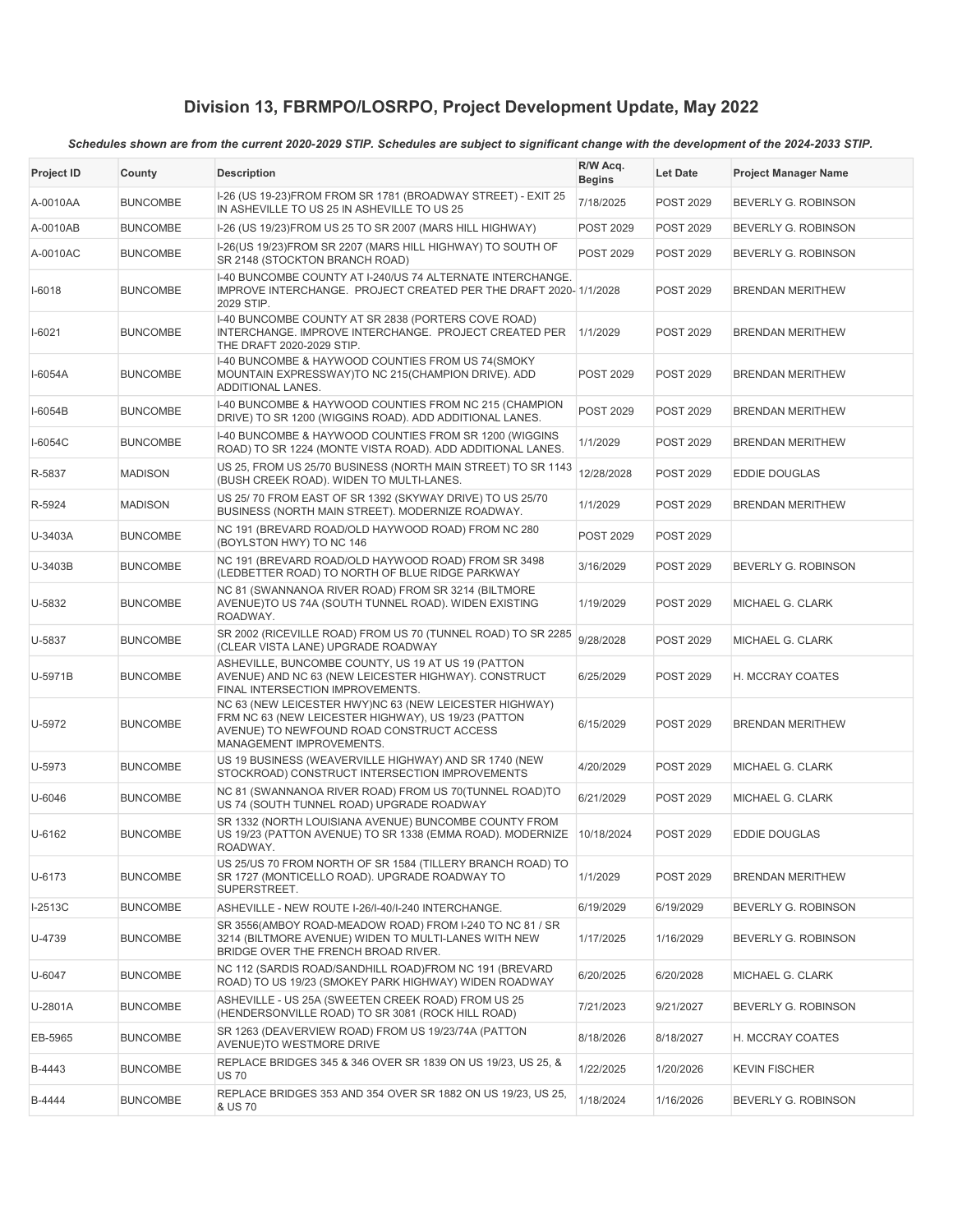| Project ID      | County          | <b>Description</b>                                                                                                                                                                                                                                                                                             | R/W Acq.<br><b>Begins</b> | <b>Let Date</b> | <b>Project Manager Name</b> |
|-----------------|-----------------|----------------------------------------------------------------------------------------------------------------------------------------------------------------------------------------------------------------------------------------------------------------------------------------------------------------|---------------------------|-----------------|-----------------------------|
| $I-4759$        | <b>BUNCOMBE</b> | CONVERT GRADE SEPARTION TO AN INTERCHANGE AND<br>CONSTRUCT TWOLANE ROADWAY ON I-40 AT SR 1228 (LIBERTY<br>ROAD) FROM US 19-23/NC 151 TO SR 1224 WITH PART ON NEW<br><b>LOCATION</b>                                                                                                                            | 5/31/2019                 | 9/16/2025       | BEVERLY G. ROBINSON         |
| EB-5831         | <b>BUNCOMBE</b> | ASHEVILLE - COXE AVENUE, PATTEN AVENUE TO SHORT COXE<br><b>AVENUE</b>                                                                                                                                                                                                                                          | 8/30/2024                 | 8/30/2025       | H. MCCRAY COATES            |
| $I-4409$        | <b>BUNCOMBE</b> | I-40 - SR 2500 (BLUE RIDGE ROAD) AT BLACK MOUNTAIN. WIDEN SR<br>2500 (BLUE RIDGE ROAD) TO THREE LANES, US 70 TO SOUTH OF I-<br>40 AND UPGRADING EXISTING ROADWAY SOUTH OF I-40 TO SR<br>2713.                                                                                                                  | 6/28/2023                 | 6/17/2025       | MICHAEL G. CLARK            |
| I-5888B         | <b>BUNCOMBE</b> | I-40 BUNCOMBE COUNTY BRIDGE REHABILITATION FROM MP 37<br>(HAYWOOD/BUNCOMBE LINE) TO MP 44.                                                                                                                                                                                                                     |                           | 2/18/2025       | <b>KEVIN FISCHER</b>        |
| <b>BL-0006</b>  | <b>BUNCOMBE</b> | VARIOUS CONSTRUCT PEDESTRIAN IMPROVEMENTS AT VARIOUS<br>LOCATIONS WITHIN THE CITY OF ASHEVILLE (PRIMARILY WITHIN<br>SCHOOL ZONES).                                                                                                                                                                             |                           | 1/22/2025       | H. MCCRAY COATES            |
| I-5831B         | <b>MADISON</b>  | I-26 FROM TENNESSEE STATE LINETO MILE MARKER 9.<br>REHABILITATE PAVEMENT.                                                                                                                                                                                                                                      |                           | 1/21/2025       | H. MCCRAY COATES            |
| I-5901          | <b>BUNCOMBE</b> | I-240 BUNCOMBE COUNTY, FROM MILEMARKER 4 TO MILEMARKER<br>9. PAVEMENT IMPROVEMENTS.                                                                                                                                                                                                                            |                           | 1/21/2025       | H. MCCRAY COATES            |
| EB-5822         | <b>BUNCOMBE</b> | NORTH RAD GREENWAY, CONSTRUCT MULTI-USE PATH ALONG<br>RIVERSIDE DRIVE FROM HILL STREET TO US 19/23/70 AT<br>BROADWAY.                                                                                                                                                                                          | 11/25/2022                | 1/15/2025       | H. MCCRAY COATES            |
| U-5019E         | <b>BUNCOMBE</b> | CRAVEN STREET BRIDGE IMPROVEMENTS OVER THE FRENCH<br><b>BROAD RIVER</b>                                                                                                                                                                                                                                        |                           | 9/27/2024       | H. MCCRAY COATES            |
| EB-5919         | <b>BUNCOMBE</b> | US 25 MCDOWELL ST. & CHOCTAW ST. CONSTRUCT PEDESTRIAN<br>IMPROVEMENTS ALONG MCDOWELL STREET AND CHOCTAW<br>STREET. PEDESTRIANIMPROVEMENTS TO INCLUDE SIDEWALK GAP<br>CLOSURE, ADA UPGRADES AND CROSSING IMPROVEMENTS ALONG<br>MCDOWELL STREET FROM PHIFER/SOUTHSIDE AVE TO CHOCTAW<br>STREET AND UPGRADE TO S. | 6/30/2022                 | 6/30/2024       | H. MCCRAY COATES            |
| EB-5547A        | <b>BUNCOMBE</b> | BLACK MOUNTAIN RIVERWALK GREENWAY CONSTRUCT MULTI-USE<br>PATH FROM EXISTING FLAT CREEK GREENWAY TRAILHEAD NORTH<br>OF US 70 TO BLACK MOUNTAIN AVENUE.                                                                                                                                                          | 1/31/2023                 | 3/20/2024       | H. MCCRAY COATES            |
| I-2513AC        | <b>BUNCOMBE</b> | I-26, I-240 WIDEN TO SIX LANE FREEWAY.                                                                                                                                                                                                                                                                         | 8/19/2022                 | 2/20/2024       | BEVERLY G. ROBINSON         |
| B-5953          | <b>BUNCOMBE</b> | SR 1002 (OLD LEICESTER HWY) REPLACE BRIDGE 649 OVER<br>FRENCHBROAD RIVER AND SOUTHERN RAILROAD.                                                                                                                                                                                                                | 1/17/2023                 | 1/16/2024       | H. MCCRAY COATES            |
| I-2513B         | <b>BUNCOMBE</b> | ASHEVILLE - FROM SR 3548 (HAYWOOD ROAD) TO SR 1781<br>(BROADWAY)(COMB W/I-2513D)                                                                                                                                                                                                                               | 10/17/2023                | 10/17/2023      | BEVERLY G. ROBINSON         |
| $I-2513D$       | <b>BUNCOMBE</b> | BUNCOMBE COUNTY FROM SR 1477 (RIVERSIDE DRIVE), NC 251/SR<br>1781 (BROADWAY) TO I-40/SR 1231 (HILL STREET) (COMB W/I-2513B).                                                                                                                                                                                   | 10/17/2023                | 10/17/2023      | BEVERLY G. ROBINSON         |
| EB-5547B        | <b>BUNCOMBE</b> | BLACK MOUNTAIN RIVERWALK GREENWAY CONSTRUCT MULTI-USE<br>PATH FROM BLACK MOUNTAIN AVENUE TO THE INTO THE OAKS<br>TRAIL.                                                                                                                                                                                        | 6/30/2022                 | 8/16/2023       | H. MCCRAY COATES            |
| EB-5774         | <b>BUNCOMBE</b> | NC 251 (RIVERSIDE DRIVE) FROM SR 1684 (ELK MOUNTIAN<br>ROAD)TO EXIT 25 ON US 19/23/70. CONSTRUCT MULTI-USE PATH.                                                                                                                                                                                               | 12/20/2022                | 8/15/2023       | H. MCCRAY COATES            |
| U-5834          | <b>BUNCOMBE</b> | SR 3116 (MILLS GAP ROAD) FROM US 25 (HENDERSONVILLE ROAD)<br>TO SR 3157 (WESTON ROAD). UPGRADE EXISTING ROADWAY.                                                                                                                                                                                               | 9/19/2018                 | 7/18/2023       | MICHAEL G. CLARK            |
| HL-0013         | <b>BUNCOMBE</b> | 9TH STREET REPLACE BRIDGE 522 OVER TOMAHAWK BRANCH IN<br>BLACKMOUNTAIN.                                                                                                                                                                                                                                        |                           | 5/17/2023       | H. MCCRAY COATES            |
| EB-5944         | BUNCOMBE        | ASHEVILLE, BUNCOMBE COUNTY FROM JOHNSTON BOULEVARD,<br>PATTON AVENUE TO IONA CIRCLE. CONSTRUCT SIDEWALKS.                                                                                                                                                                                                      |                           | 4/28/2023       | H. MCCRAY COATES            |
| HL-0014         | <b>BUNCOMBE</b> | SR 3214 (BILTOMRE AVENUE) AT WHITE FAWN DRIVE<br>INTERSECTION.INSTALL A TRAFFIC SIGNAL AND CONSTRUCT<br>PEDESTRIAN IMPROVEMENTS.                                                                                                                                                                               | 9/1/2022                  | 2/28/2023       | H. MCCRAY COATES            |
| I-2513AA        | <b>BUNCOMBE</b> | I-40 FROM EAST OF SR 1224 (MONTE VISTA ROAD) TO PAVEMENT<br>JOINT WEST OF SR 3412 (SAND HILL ROAD). RECONSTRUCT<br>PAVEMENT.                                                                                                                                                                                   | 7/15/2022                 | 2/21/2023       | BEVERLY G. ROBINSON         |
| <b>I-2513AB</b> | <b>BUNCOMBE</b> | I-26, I-40 AT I-26/I-40 AND I-40/US 19/23 (SMOKEY PARK)<br>HIGHWAY)INTERCHANGES. CONSTRUCT THE FOLLOWING<br>IMPROVEMENTS: WIDEN I-40 EASTBOUND TO I-26 EASTBOUND<br>RAMP, WIDEN I-26 WESTBOUND BETWEEN I-40 RAMPS, CONSTRUCT<br>NEW I-40 WESTBOUND TO US 19/23 (SMOKEY PARK HIGHWAY)<br>NORTHBOUND RAMP.       | 7/15/2022                 | 2/21/2023       | BEVERLY G. ROBINSON         |
| U-6163          | <b>BUNCOMBE</b> | SR 3116 (MILLS GAP ROAD) AT SR 3136 (CANE CREEK ROAD)<br>INTERSECTION. REALIGN INTERSECTION AND ADD LEFT TURN<br>LANES.                                                                                                                                                                                        | 8/26/2022                 | 1/18/2023       | MARSHALL R. WILLIAMS        |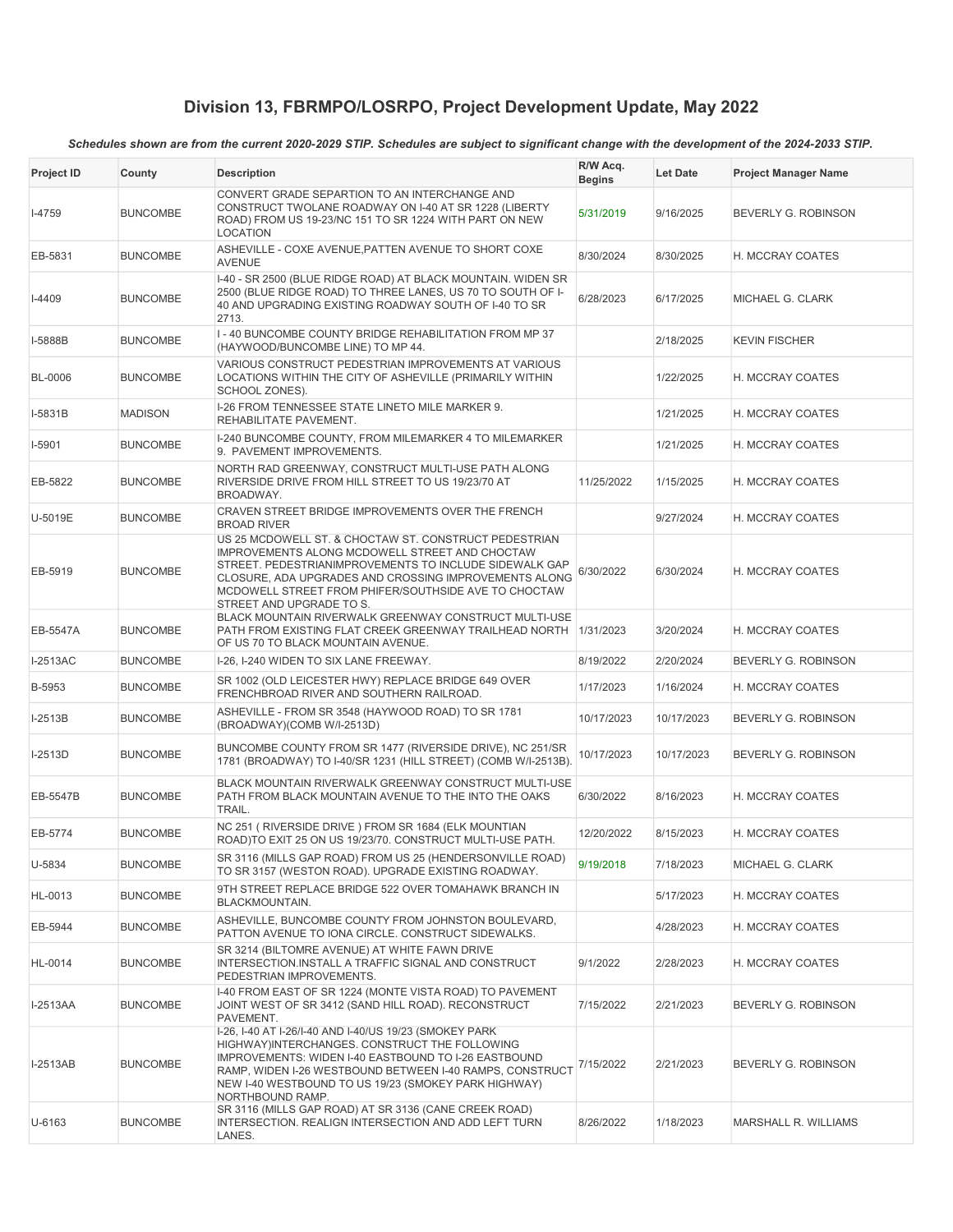| <b>Project ID</b> | County          | <b>Description</b>                                                                                                                                                                                                                                                                   | R/W Acq.<br><b>Begins</b> | <b>Let Date</b> | <b>Project Manager Name</b> |
|-------------------|-----------------|--------------------------------------------------------------------------------------------------------------------------------------------------------------------------------------------------------------------------------------------------------------------------------------|---------------------------|-----------------|-----------------------------|
| B-5895            | <b>MADISON</b>  | REPLACE BRIDGE 67 OVER FRENCH BROAD RIVER ON US 25/US 70                                                                                                                                                                                                                             | 1/19/2021                 | 1/17/2023       | <b>KEVIN FISCHER</b>        |
| B-5989            | <b>MADISON</b>  | SR 1395 REPLACE BRIDGE 560071 OVER BIG LAUREL CREEK.                                                                                                                                                                                                                                 | 2/2/2022                  | 1/17/2023       | <b>KEVIN FISCHER</b>        |
| R-5793FB          | <b>BUNCOMBE</b> | ADA RAMPS >5000; CURB RAMP UPGRADE; CONSTRUCT ADA<br>COMPLIANTRAMPS AT VARIOUS LOCATIONS (AMERICANS WITH<br><b>DISABILITIES ACT)</b>                                                                                                                                                 |                           | 11/23/2022      | H. MCCRAY COATES            |
| R-5793GB          | <b>BUNCOMBE</b> | ADA RAMPS >5000; CURB RAMP UPGRADE; CONSTRUCT ADA<br>COMPLIANTRAMPS AT VARIOUS LOCATIONS (AMERICANS WITH<br><b>DISABILITIES ACT)</b>                                                                                                                                                 |                           | 11/23/2022      | H. MCCRAY COATES            |
| W-5213G           | <b>BUNCOMBE</b> | SR 2002 (RICEVILLE RD) FROM US 70 TO SR 2419 (BULL CREEK<br>ROAD) NEAR HAW CREEK                                                                                                                                                                                                     |                           | 11/23/2022      | H. MCCRAY COATES            |
| W-5813C           | <b>BUNCOMBE</b> | SR 1332 (N LOUISIANNA AVENUE) AT SR 1338 (EMMA ROAD) IN<br><b>ASHEVILLE</b>                                                                                                                                                                                                          |                           | 11/16/2022      | H. MCCRAY COATES            |
| W-5813E           | <b>BUNCOMBE</b> | US 19 / US 23 / US 74 ALTERNATE (PATTON AVENUE) AT US 19 / US<br>23 BUSINESS (HAYWOOD ROAD) / SR 1319 (JOHNSTON ROAD) IN<br><b>ASHEVILLE</b>                                                                                                                                         |                           | 11/16/2022      | H. MCCRAY COATES            |
| W-5813F           | <b>BUNCOMBE</b> | US 19 / US 23 / US 74 ALTERNATE (SMOKEY PARK HIGHWAY) AT OLD<br>HAYWOOD ROAD IN ASHEVILLE                                                                                                                                                                                            |                           | 11/16/2022      | H. MCCRAY COATES            |
| EB-5947           | <b>BUNCOMBE</b> | ASHEVILLE, BUNCOMBE COUNTY FROM NEW HAW CREEK ROAD,<br>BEVERLYROAD TO BELL ROAD. CONSTRUCT SIDEWALKS.                                                                                                                                                                                |                           | 9/30/2022       | H. MCCRAY COATES            |
| U-5019D           | <b>BUNCOMBE</b> | LIVINGSTON STREET, COMPLETE STREETS IMPROVEMENTS.                                                                                                                                                                                                                                    |                           | 9/30/2022       | H. MCCRAY COATES            |
| HL-0012           | <b>BUNCOMBE</b> | I-240, US 70 (CHARLOTTE STREET) INTERSECTIONS.<br>CONSTRUCTIONPEDESTRIAN IMPROVEMENTS AND A RIGHT TURN<br>LANE ON THE I-240 EASTBOUND OFF-RAMP.                                                                                                                                      |                           | 9/21/2022       | H. MCCRAY COATES            |
| W-5813G           | <b>BUNCOMBE</b> | (1) US 70 (TUNNEL ROAD) AT OLD CHUNNS COVE ROAD (2) US 74<br>ALTERNATE (S TUNNEL ROAD) AT THE MAIN MALL ENTRANCE (3) US<br>74ALTERNATE (S TUNNEL ROAD) AT THE LOWER MALL ENTRANCE                                                                                                    |                           | 9/21/2022       | H. MCCRAY COATES            |
| B-4442            | <b>BUNCOMBE</b> | REPLACE BRIDGES 370 & 373 OVER REEMS CREEK ON US 19/23, US<br>25, & US 70                                                                                                                                                                                                            | 1/28/2022                 | 9/20/2022       | BEVERLY G. ROBINSON         |
| HL-0003           | <b>BUNCOMBE</b> | US 19/23 BUSINESS (HAYWOOD ROAD), UPGRADE ROADWAY<br>(INCLUDINGRESURFACING AND PEDSTRIAN IMPROVEMENTS)FROM<br>US 19/23/74 (PATTON AVENUE) TO RIDGELAWN ROAD.                                                                                                                         |                           | 9/20/2022       | H. MCCRAY COATES            |
| I-5889B           | <b>BUNCOMBE</b> | I-40 MILE MARKER 45.25 TO MILE MARKER 50. REHABILITATE<br>PAVEMENT AND PRESERVE BRIDGES 100352, 100356, 100344,<br>100347, 100339, AND 100334.                                                                                                                                       |                           | 9/20/2022       | H. MCCRAY COATES            |
| EB-5824           | <b>BUNCOMBE</b> | HOMINY CREEK GREENWAY, CONSTRUCT MULTI-USE PATH FROM<br>HOMINYVALLEY PARK AND ENKA HIGH SCHOOL TO EAST OF SAND<br>HILL ROAD.                                                                                                                                                         |                           | 8/17/2022       | H. MCCRAY COATES            |
| U-5019A           | <b>BUNCOMBE</b> | CONSTRUCT CLINGMAN FOREST AND TOWN BRANCH GREENWAYS                                                                                                                                                                                                                                  |                           | 8/15/2022       | H. MCCRAY COATES            |
| EB-5948           | <b>BUNCOMBE</b> | ASHEVILLE, BUNCOMBE COUNTY FROM ONTEORA BOULEVARD,<br>LINCOLN AVENUE TO RALEIGH ROAD. CONSTRUCT SIDEWALKS.                                                                                                                                                                           |                           | 7/30/2022       | H. MCCRAY COATES            |
| SM-5713G          | <b>BUNCOMBE</b> | US 74A Acceleration Lane from I-40 Exit 53A in Buncombe County                                                                                                                                                                                                                       |                           | 7/20/2022       | <b>Marshall Williams</b>    |
| U-6251B           | <b>BUNCOMBE</b> | US 19/23 (SMOKEY PARK HIGHWAY) AT ENKA HERITAGE ROAD<br>INTERSECTION. CONSTRUCT FINAL INTERSECTION<br><b>IMPROVEMENTS.</b>                                                                                                                                                           | 1/28/2022                 | 7/6/2022        | MICHAEL G. CLARK            |
| EB-5918           | <b>MADISON</b>  | US 25/US 70 SR1601 (DERRINGER DRIVE)/STUDENT DROP INSTALL<br>HIGH VISIBILITY CROSSWALKS, ADA RAMPS, A PEDERSTRIAN<br>SIGNAL AND PEDESTRIAN REFUGE ISLAND AT INTERSECTION AND<br>CONSTRUCT SIDEWALK ALONG BOTH SIDES OF US 25/US 70 TO<br>ACCESS INGLE'S SHOPPING CENTER AND SHOPPING |                           | 6/30/2022       | H. MCCRAY COATES            |
| U-5190            | <b>BUNCOMBE</b> | NEW LEICHESTER HIGHWAY FROM THE CITY LIMITS TO PATTON<br>AVENUE IN ASHEVILLE, CONSTRUCT SIDEWALK AND CROSSING<br>IMPROVEMENTS.                                                                                                                                                       | 11/21/2019                | 6/30/2022       | H. MCCRAY COATES            |
| <b>BL-0005</b>    | <b>BUNCOMBE</b> | NC251/SR 1781 (BROADWAY STREET), CONSTRUCT PEDESTRIAN<br>IMPROVEMENTS FROM US 19/23 NORTHBOUND EXIT RAMP TO<br>NORTH OF SR 1477 (RIVERSIDE DRIVE).                                                                                                                                   |                           | 6/15/2022       | H. MCCRAY COATES            |
| W-5713X           | <b>BUNCOMBE</b> | SR 1781 (BROADWAY STREET) BETWEEN US 19 / US 23 (FUTURE I-<br>26) AND NC 251 (RIVERSIDE DRIVE) IN ASHEVILLE                                                                                                                                                                          |                           | 6/15/2022       | H. MCCRAY COATES            |
| W-5813A           | <b>BUNCOMBE</b> | US 25 (MCDOWELL STREET) AT DOCTORS DRIVE / ASHEVILLE HIGH<br><b>SCHOOL ENTRANCE</b>                                                                                                                                                                                                  |                           | 6/15/2022       | H. MCCRAY COATES            |
| EB-5790           | <b>BUNCOMBE</b> | ASHEVILLE, ON STREET CROSSINGS AND CONNECTIONS FOR<br>BICYCLISTS AND PEDESTRIANS IN EAST OF THE RIVERWAY.                                                                                                                                                                            |                           | 5/31/2022       | H. MCCRAY COATES            |